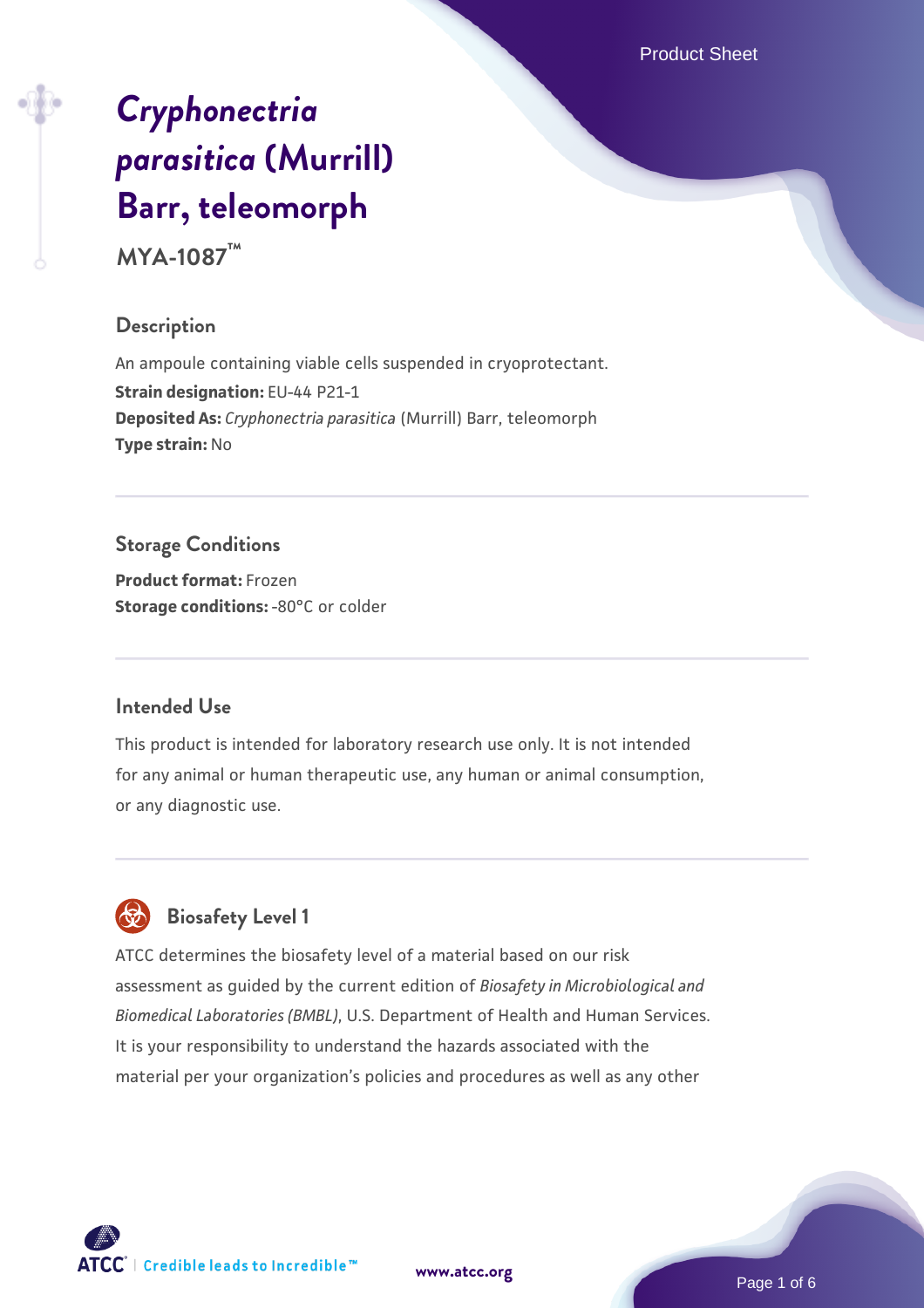applicable regulations as enforced by your local or national agencies.

ATCC highly recommends that appropriate personal protective equipment is always used when handling vials. For cultures that require storage in liquid nitrogen, it is important to note that some vials may leak when submersed in liquid nitrogen and will slowly fill with liquid nitrogen. Upon thawing, the conversion of the liquid nitrogen back to its gas phase may result in the vial exploding or blowing off its cap with dangerous force creating flying debris. Unless necessary, ATCC recommends that these cultures be stored in the vapor phase of liquid nitrogen rather than submersed in liquid nitrogen.

#### **Certificate of Analysis**

For batch-specific test results, refer to the applicable certificate of analysis that can be found at www.atcc.org.

## **Growth Conditions**

**Medium:**  [ATCC Medium 336: Potato dextrose agar \(PDA\)](https://www.atcc.org/-/media/product-assets/documents/microbial-media-formulations/3/3/6/atcc-medium-336.pdf?rev=d9160ad44d934cd8b65175461abbf3b9) **Temperature:** 24°C

#### **Handling Procedures**

**Frozen ampoules** packed in dry ice should either be thawed immediately or stored in liquid nitrogen. If liquid nitrogen storage facilities are not available, frozen ampoules may be stored at or below -70°C for approximately one week. **Do not under any circumstance store frozen ampoules at refrigerator**



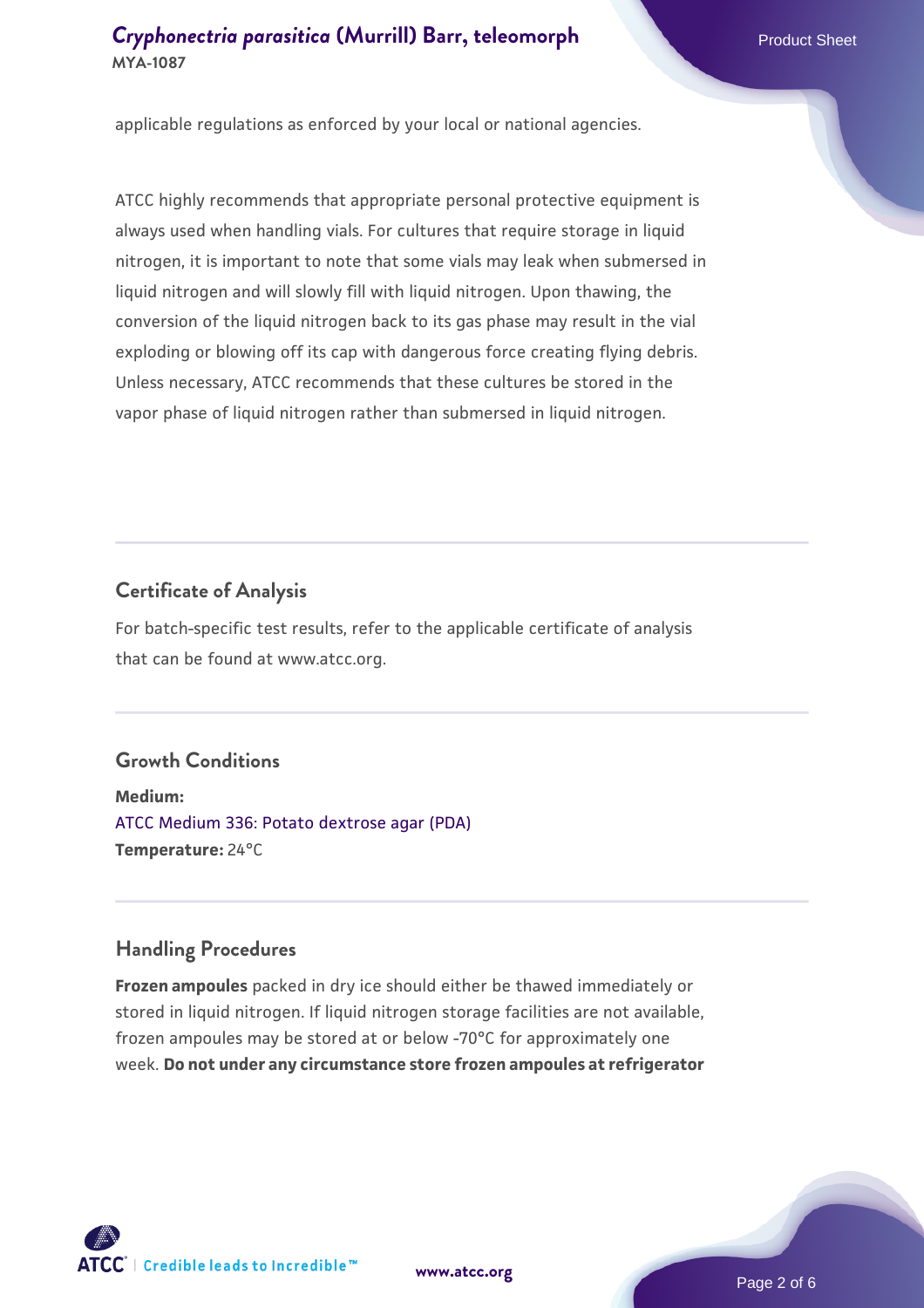**freezer temperatures (generally -20°C)**. Storage of frozen material at this temperature will result in the death of the culture.

- 1. To thaw a frozen ampoule, place in a **25°C to 30°C** water bath, until just thawed **(approximately 5 minutes)**. Immerse the ampoule just sufficient to cover the frozen material. Do not agitate the ampoule.
- 2. Immediately after thawing, wipe down ampoule with 70% ethanol and aseptically transfer at least 50 µL (or 2-3 agar cubes) of the content onto a plate or broth with medium recommended.
- 3. Incubate the inoculum/strain at the temperature and conditions recommended.
- 4. Inspect for growth of the inoculum/strain regularly for up to 4 weeks. The time necessary for significant growth will vary from strain to strain.

#### **Notes**

Additional information on this culture is available on the ATCC web site at [www.atcc.org.](http://www.atcc.org/)

## **Material Citation**

If use of this material results in a scientific publication, please cite the material in the following manner: *Cryphonectria parasitica* (Murrill) Barr, teleomorph (ATCC MYA-1087)

#### **References**

References and other information relating to this material are available at www.atcc.org.

#### **Warranty**



Page 3 of 6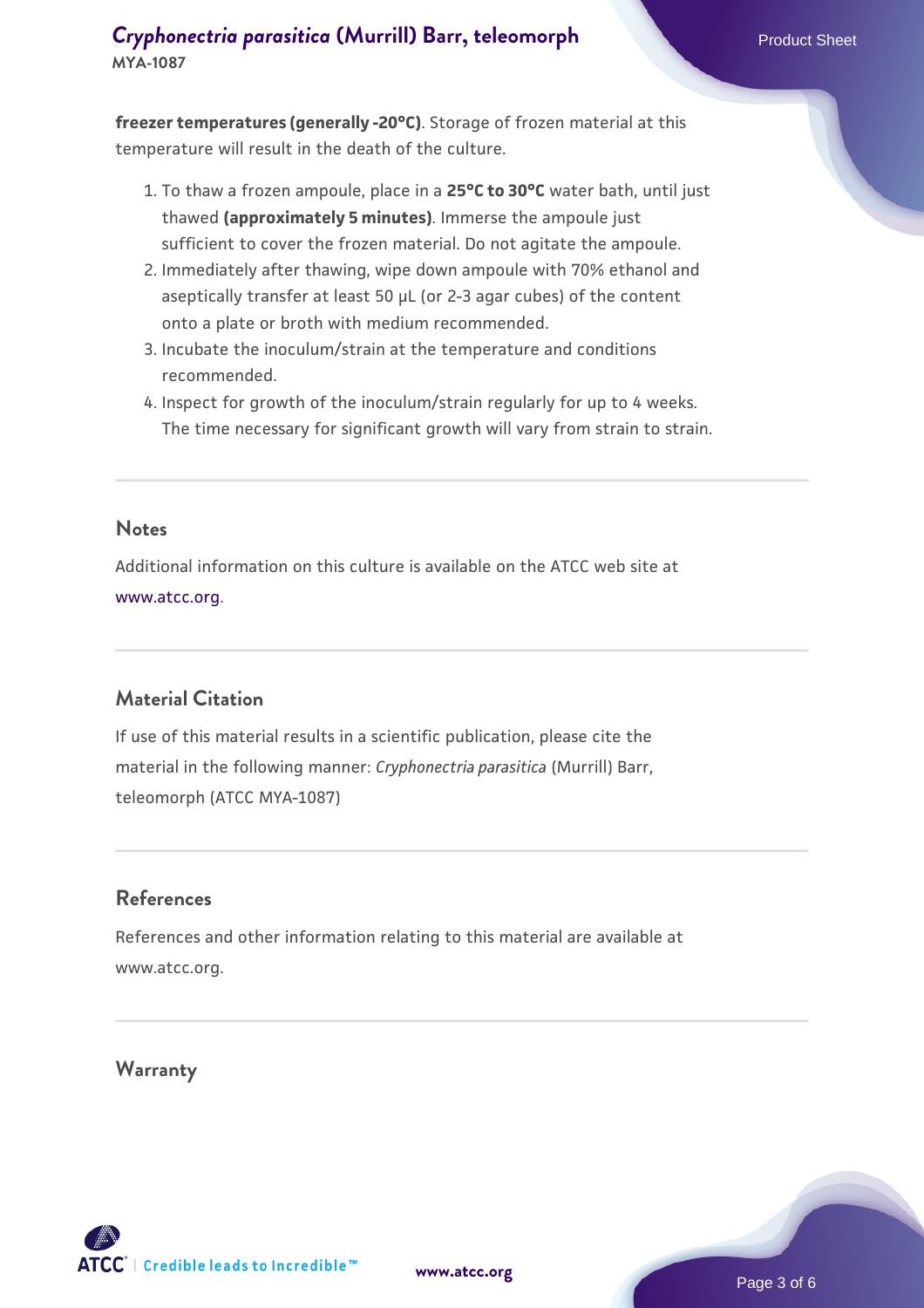The product is provided 'AS IS' and the viability of ATCC® products is warranted for 30 days from the date of shipment, provided that the customer has stored and handled the product according to the information included on the product information sheet, website, and Certificate of Analysis. For living cultures, ATCC lists the media formulation and reagents that have been found to be effective for the product. While other unspecified media and reagents may also produce satisfactory results, a change in the ATCC and/or depositor-recommended protocols may affect the recovery, growth, and/or function of the product. If an alternative medium formulation or reagent is used, the ATCC warranty for viability is no longer valid. Except as expressly set forth herein, no other warranties of any kind are provided, express or implied, including, but not limited to, any implied warranties of merchantability, fitness for a particular purpose, manufacture according to cGMP standards, typicality, safety, accuracy, and/or noninfringement.

#### **Disclaimers**

This product is intended for laboratory research use only. It is not intended for any animal or human therapeutic use, any human or animal consumption, or any diagnostic use. Any proposed commercial use is prohibited without a license from ATCC.

While ATCC uses reasonable efforts to include accurate and up-to-date information on this product sheet, ATCC makes no warranties or representations as to its accuracy. Citations from scientific literature and patents are provided for informational purposes only. ATCC does not warrant that such information has been confirmed to be accurate or complete and the customer bears the sole responsibility of confirming the accuracy and completeness of any such information.

This product is sent on the condition that the customer is responsible for and assumes all risk and responsibility in connection with the receipt, handling, storage, disposal, and use of the ATCC product including without limitation



**[www.atcc.org](http://www.atcc.org)**

Page 4 of 6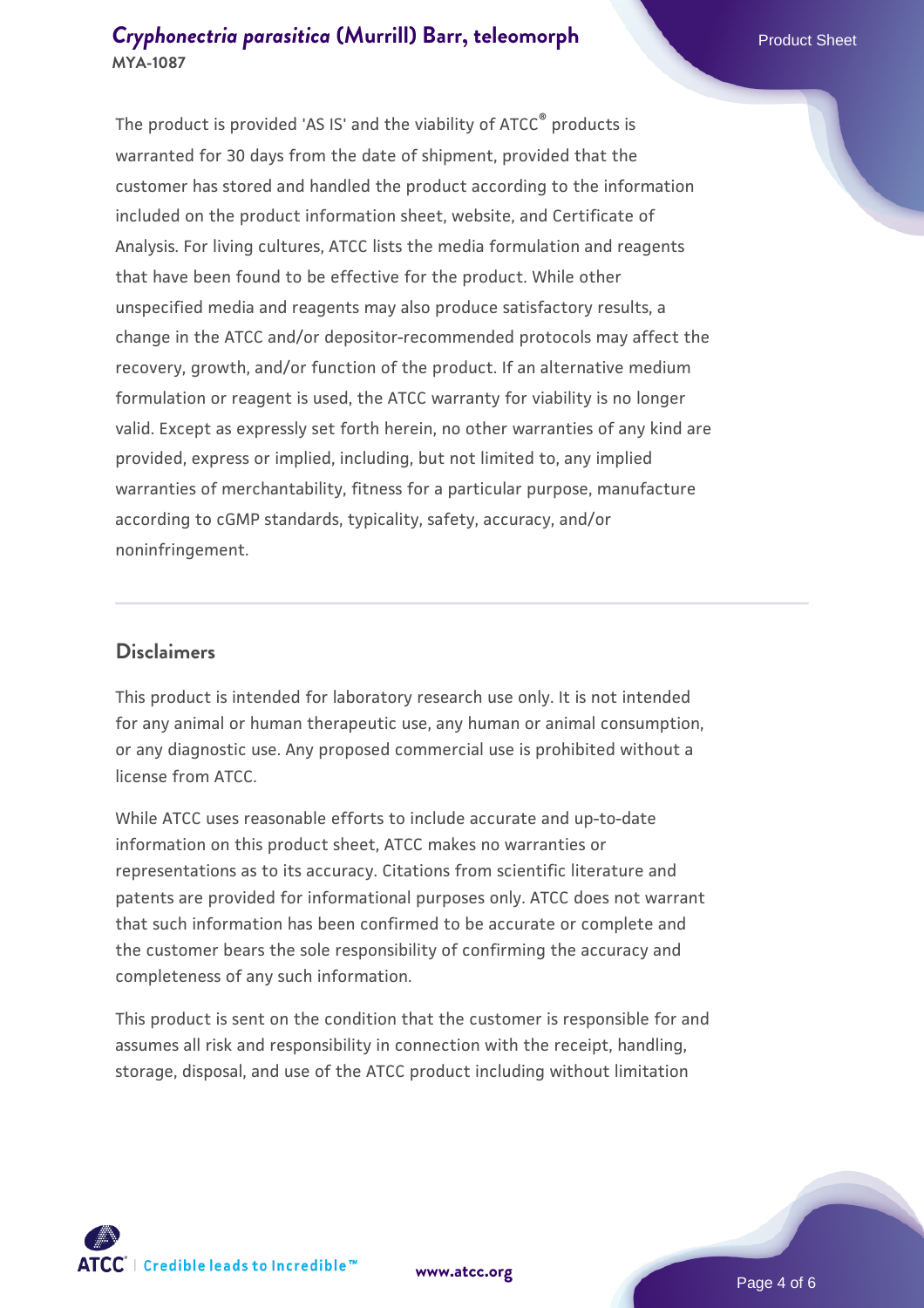taking all appropriate safety and handling precautions to minimize health or environmental risk. As a condition of receiving the material, the customer agrees that any activity undertaken with the ATCC product and any progeny or modifications will be conducted in compliance with all applicable laws, regulations, and guidelines. This product is provided 'AS IS' with no representations or warranties whatsoever except as expressly set forth herein and in no event shall ATCC, its parents, subsidiaries, directors, officers, agents, employees, assigns, successors, and affiliates be liable for indirect, special, incidental, or consequential damages of any kind in connection with or arising out of the customer's use of the product. While reasonable effort is made to ensure authenticity and reliability of materials on deposit, ATCC is not liable for damages arising from the misidentification or misrepresentation of such materials.

Please see the material transfer agreement (MTA) for further details regarding the use of this product. The MTA is available at www.atcc.org.

#### **Copyright and Trademark Information**

© ATCC 2021. All rights reserved.

ATCC is a registered trademark of the American Type Culture Collection.

#### **Revision**

This information on this document was last updated on 2021-05-20

#### **Contact Information**

ATCC 10801 University Boulevard Manassas, VA 20110-2209 USA